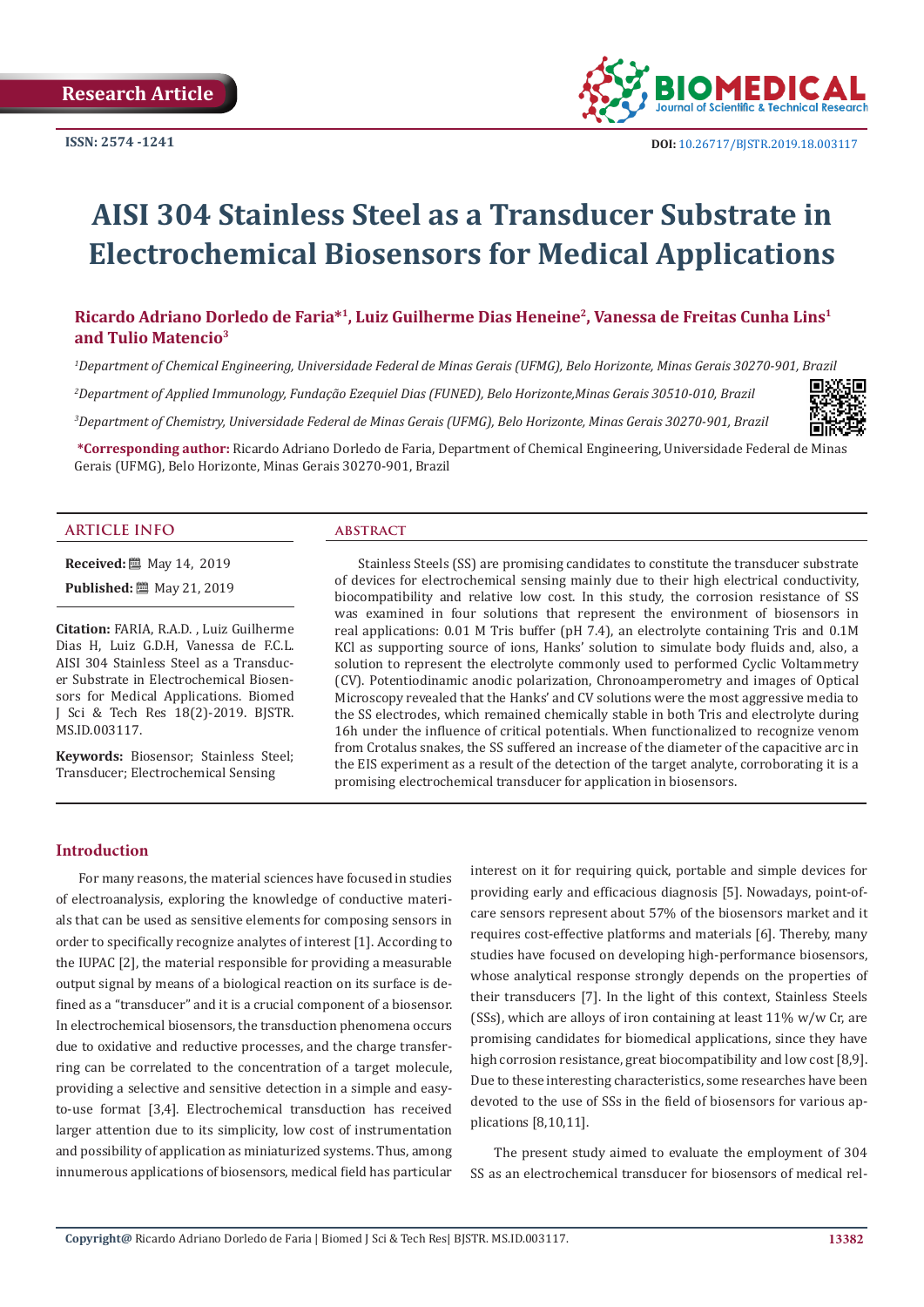evance. For this purpose, the corrosion resistance of the material was analyzed in four media where biosensors are commonly employed at their work condition: Tris buffer, which is used to prepare biological solutions and to store sensors in appropriate conditions of salt concentration and pH [12-14]; an electrolyte containing potassium chloride, which is an aqueous solution commonly used in the literature due to its good conductivity to perform electrochemical measurements [15,16]; Hanks' solution, which is a synthetic solution that simulates body conditions and it is one option constantly considered in corrosion studies of environmental body influence [17-20]; and a  $K_3 \left[ Fe(CN)_6 \right] / K_4 \left[ Fe(CN)_6 \right]$  solution, which is a medium commonly used for Cyclic Voltammetry studies, electrochemical technique that is largely employed in biosensors researches [19,21,22] or even in Faradaic Electrochemical Impedance Spectroscopy (EIS) [24].

# **Materials and Methods**

# **Preparation of the Transducer Substrate**

A copper wire was welded on the backside of the 304 SS (geometrical area of 1  $\text{cm}^2$ ), which has chemical composition of Cr (18%-20%), Ni (8.0%-10.5%), Mn (2.0%), Si (1.0%), N (0.1%), C (0.08%), P (0.05%), S (0.03%) and Fe (balance) [25]. The whole system was cold embedded in an insulating epoxy resin (Aka-Resin, Akasel). The surface of this electrode was then polished with silicon carbide emery papers of 400, 600, 800 and 1200 mesh respectively. After polishing, the steel was sonicated for 5 min in ethanol and deionized water in an ultrasonic bath.

**Potentiodynamic anodic polarization:** All the electrochemical measurements were performed in a potentiostat Princeton Applied Research Versa STAT 3 (AMETEK) using an electrochemical three-electrode cell consisting of the substrate as a working electrode, a platinum sheet counter-electrode and Ag/AgCl (3M KCl) as a reference electrode. Potentiodynamic anodic polarization was performed to evaluate the corrosion resistance of the 304 SS. In this study, we evaluated four different electrolytes where the biosensors are commonly applied at their working condition, named:

a) Tris: 0.01M aqueous solution of Tris(hydroxymethyl)aminomethane, whose pH was adjusted to 7.4 with hydrochloric acid;

b) Electrolyte: Tris buffer containing 0.1 M KCl as supporting electrolyte;

c) Hanks' solution: electrolyte that simulates blood fluids. It is composed by NaCl (8 g.L<sup>-1</sup>), KCl (0.4 g.L<sup>-1</sup>), MgSO<sub>4</sub>.7H<sub>2</sub>O (0.06) g.L<sup>-1</sup>), MgCl<sub>2</sub>.6H<sub>2</sub>O (0.1 g.L<sup>-1</sup>), CaCl<sub>2</sub> (0.14 g.L<sup>-1</sup>), Na<sub>2</sub>HPO<sub>4</sub>.2H<sub>2</sub>O  $(0.06 \text{ g.L-1})$ , KH<sub>2</sub>PO<sub>4</sub> (0.06 g.L<sup>-1</sup>), glucose (0.1 g.L<sup>-1</sup>) and NaHCO<sub>3</sub>  $(0.35$  g.L<sup>-1</sup>) [26];

d) CV: solution employed in Cyclic Voltammetry tests (and in Faradaic EIS), it was prepared by adding 5 mM of both  $K_3 \lceil Fe(CN)_6 \rceil / K_4 \lceil Fe(CN)_6 \rceil$  in the electrolyte.

The pH and conductivity of these solutions were measured at 25°C by using a digital pHmeter pHtek model Phs 3b and a conductivity meter mCA 150 (MS TECNOPON). Open Circuit Potential (OCP) was monitored for 1 hour before each anodic polarization measurement. The polarization tests were carried out at a scanning rate of 1 mV.s<sup>-1</sup> until the current density reached the value of  $10^{-3}$ A.cm-2 after the breakdown potential.

**Chronoamperometry Test**: Chronoamperometry was performed to analyze the stability of the passive layer of the 304 SS in each solution. For this purpose, the constant potentials indicated in Table 1 were previously defined by the anodic polarization test (as the intermediary potential in the passive region) and applied to the working electrode during 16 h in the different media.

**Table 1:** Potentials applied to the 304 SS during 16h of Chronoamperometry in Tris, electrolyte, Hanks' solution and CV.

| <b>Solution</b> | $E(V)$ vs Ag/AgCl |  |
|-----------------|-------------------|--|
| Tris            | 0.40              |  |
| Electrolyte     | 0.30              |  |
| Hanks           | 0.36              |  |
| ΩV              | 0.30              |  |

**Optical Microscopy Characterization**: Images of Optical Microscopy of the substrates were registered before and after the chronoamperometric tests in each medium in order to analyze the surface morphology and the corrosion effect of the solutions in the SS. Thereunto, an optical microscope Bel Photonics model MTM-17T was used with a magnification of 100 times.

### **Preparation of the Biosensor and Analyte Recognition**

The substrate was functionalized by its immersion in an aqueous solution of (3-aminopropyl)triethoxysilane 1% v/v, next in an aqueous solution of glutaraldehyde  $(1 \frac{9}{0}V)(v)$  and, then, in a 10 µg.mL-1 solution of antibodies raised in hyperimmunized horses against the venom of *Crotalus durissus terrificus* snake (diluted in 0.01 M Tris buffer, pH 7.4). Finally, the substrate was immersed in a Bovine Serum Albumin (BSA) solution at 1% w/v in Tris buffer to block nonspecific binding sites. All the functionalizing steps were carried out for 1h and after each of them, the device was washed with Tris buffer to remove the excess of reagents.

To evaluate the capability of the biosensor to recognize its analyte of interest, EIS was performed before and after the incubation of the devices in a 10  $\mu$ g. mL<sup>-1</sup> crotalic venom solution, which was prepared using Hanks' solution in order to simulate the real condition of an envenomed patient. EIS was performed ranging the frequency from  $10^4$  to  $10^2$  Hz at a  $10$ mV amplitude potential after an OCP stabilization time of 1 h. The impedance data was fitted using the Zview software version 2.9b (Scribner and Associates) by simulating the results in comparison to an equivalent electrical circuit.

### **Capacitance Analysis of the SS**

To assess the semiconducting properties of the SS in the various media under investigation, a Mott-Schottky test was performed in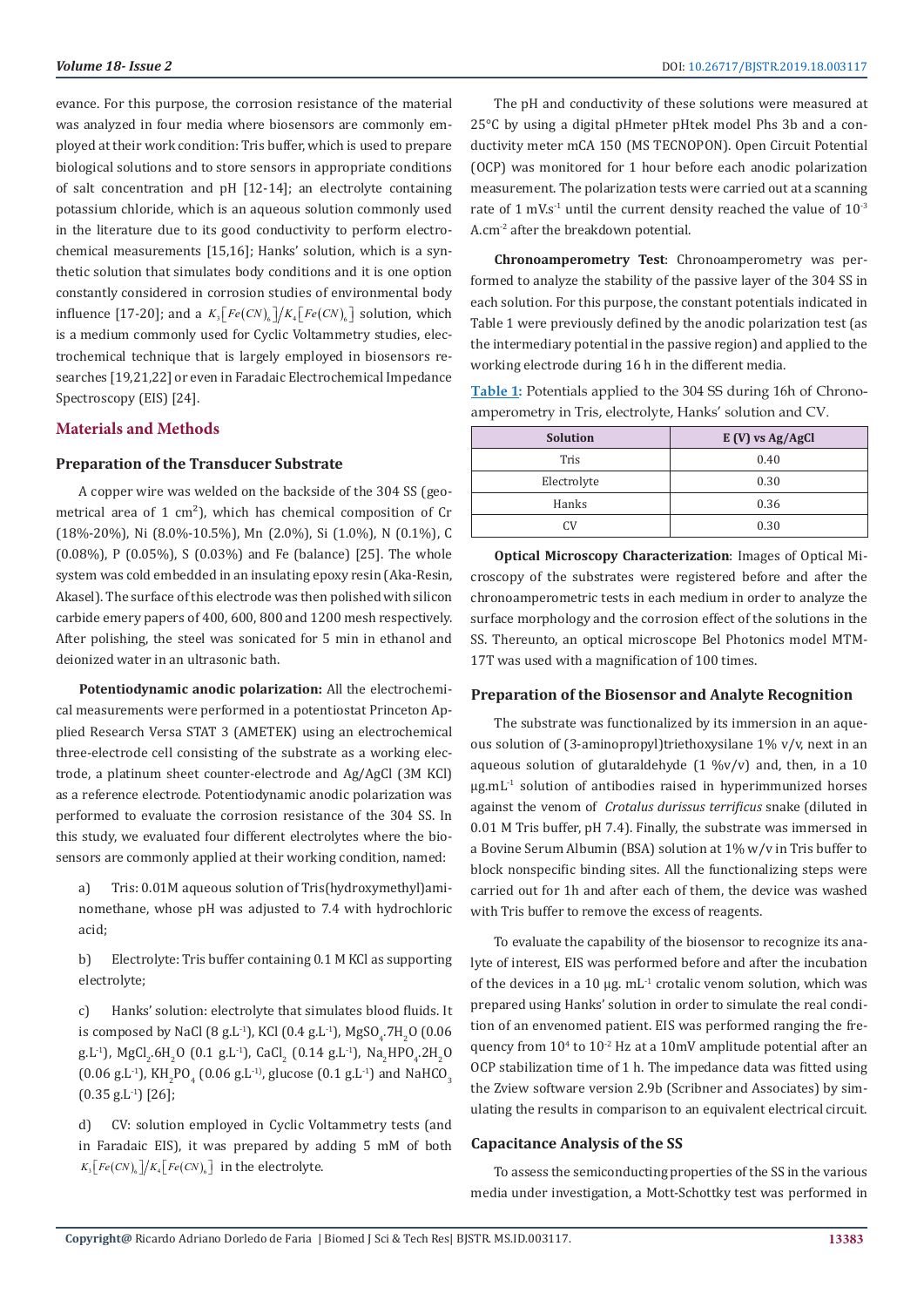a potential range from -0.2 to +1.1 V vs Ag/AgCl with a 66 mV step height at 1000 Hz according to the methodology described by other authors who studied the electrochemical properties of SSs [27-29]. By means of this technique, it was possible to estimate the concentration of charge donors and acceptors in the SS.

# **Results and Discussion**

#### **Potentiodynamic Anodic Polarization Study**

The pH and conductivity of the four media were measured and the results are shown in Table 2. All the solutions were neutral, and the conductivity values presented the more significant differences. Because of the ions concentration in each solution, the Tris buffer was the less conductive medium and the CV solution was the one with the higher conductivity.

**Table 2:** Values of pH and conductivity for Tris, electrolyte, Hanks' solution and CV solution.

|                                | <b>Tris HCI</b> | Electrolyte | <b>Hanks' Solution</b> | <b>CV</b> solution |
|--------------------------------|-----------------|-------------|------------------------|--------------------|
| pΗ                             | 7.4             | 7.4         | 7.2                    | 7.4                |
| Conductivity<br>$(mS.cm^{-1})$ | 0.9085          | 13.04       | 14.94                  | 15.96              |

Figure 1 displays the polarization plots referring to the 304 SS exposed to Tris, electrolyte, Hanks' solution and CV solution at 25°C. The different shapes of the plots indicate that the 304 SS showed different corrosion mechanisms in the different media. In Tris and Hanks' solution, the polarization current densities started from a relatively small value before the pitting development and, after increasing the potential at an almost constant current density value, a significant increasing of the current took place again due to the breakdown of the previously formed passive layer on the steel surface by the presence of aggressive ions from the bulk solution [30]. Despite cyclic potentiodynamic polarizations was not carried out in this study, it is possible to observe that in a density current of 10-3 A, the 304 SS presented a trend of positive hysteresis, indicating the possibility of pitting repassivation in an eventual reverse scan potential.





In a neutral aerated medium, such as employed in this work, the cathodic reaction that occur in the SS is the oxygen reduction as follows [30]:

$$
2H_2O_{(I)} + O_{2(g)} + 4e^- \rightarrow 4OH_{(aq)}^-
$$

The correspondent anodic reaction in a SS is the dissolution of the iron, in which the liberated electrons are consumed in the cathode according to the reaction:

$$
Fe_{(s)} \rightarrow Fe_{(aq)}^{2+} + 2e^{-}
$$

Concerning the electrolyte, two passivation potentials  $(E_{\text{max}})$ may be assumed: one at 0.25 V vs Ag/AgCl and other at 0.48 V vs Ag/AgCl. It indicates a possible presence of secondary passivation or pseudo passivation in which the first  $E_{\text{pases}}$  value is lower than that one observed in Tris, while the second  $\mathrm{E_{pass}}$  value is similar to the one seen in Tris. During the second passivation stage, there was an instable region where the current did not assume a progressive increasing, but it was affected probably by a sequence of formation and dissolution of the passive film. As expected, the electrolyte was more aggressive than the Tris because it contains KCl as supporting electrolyte (presenting higher conductivity), which solubilizes in the water forming Cl<sup>-</sup> ions, anions that are responsible for the pitting corrosion in SSs [31].

In CV solution, the steel did not present a well-defined  $E_{\text{pasc}}$  although a potential increasing occurred in density currents between  $10^{-5}$  and  $10^{-4}$  A.cm<sup>-2</sup>, characteristic range of passivation in corrosion processes. Wolynec [32] suggests that in low current density values, around 10<sup>-6</sup> A.cm<sup>-2</sup> for instance, the material does not suffer corrosion because it is protected by the passive film. The combination of the higher corrosion potential  $(E_{corr} = -0.099 \pm 0.002$  V vs Ag/ AgCl) and pitting potential ( $E_{\text{nit}}$  = 0.500 ± 0.061 V vs Ag/AgCl) of the steel polarized in Tris indicates that this solution was the less aggressive in comparison to the others. The CV solution was the most aggressive medium due to its higher concentration of ions (higher conductivity) that hinders the development of the passive film to protect the steel surface.

#### **Chronoamperometric Behavior of the SS**



**Figure 2:** Chronoamperometry plots of the 304 SS exposed to: (A) Tris, (B) electrolyte (C) Hanks' solution and (D) CV solution.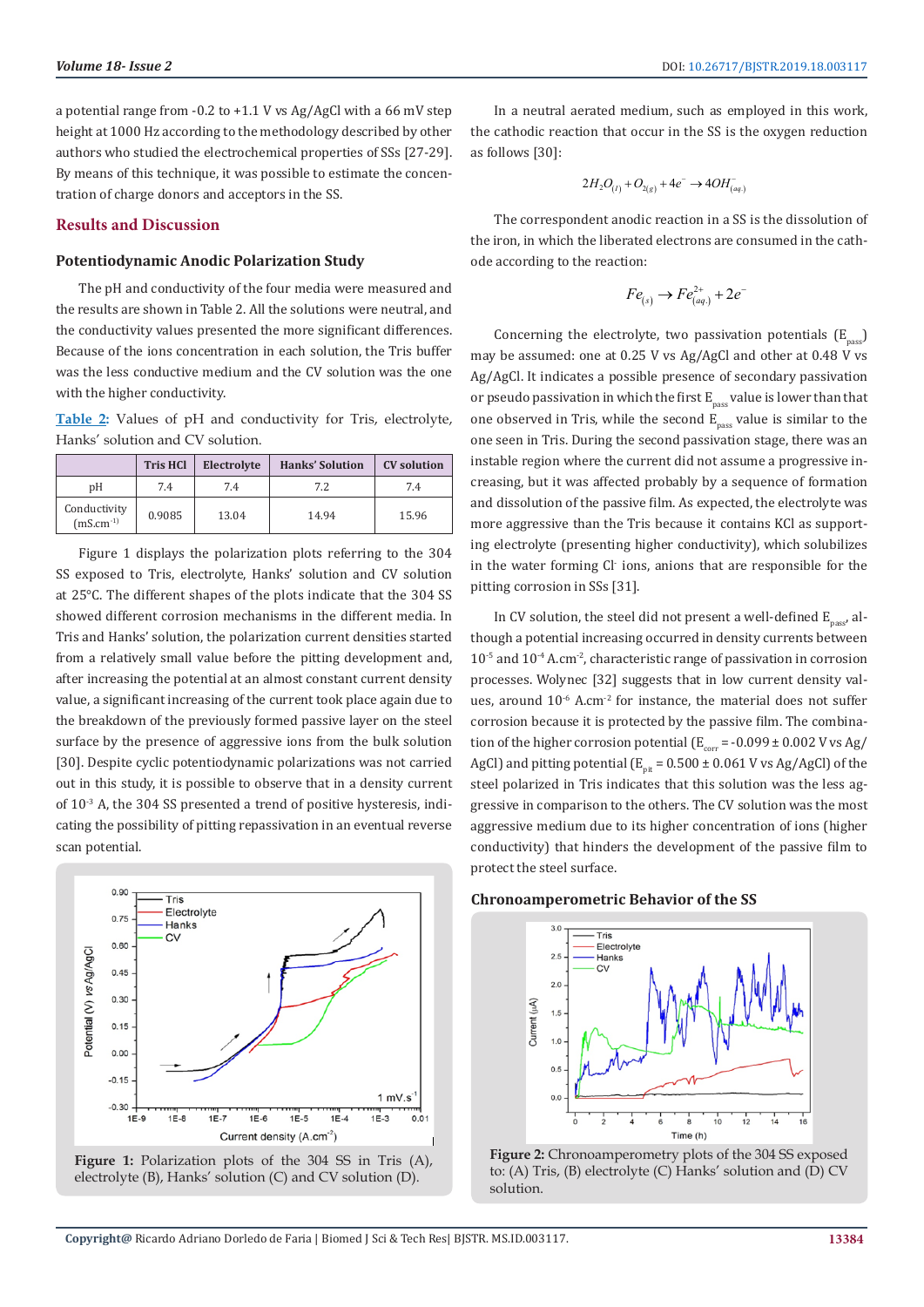Regarding the biosensing applications, the chemical stability of a material is an important parameter to be taken in account because the occurrence of oxidative/reductive reactions at the sensor's surface can compromise characteristics such as its sensitivity and reproducibility. Accordingly, the chemical stability of a material is related to its lifetime and may limit its technological application. In order to evaluate the stability of the 304 SS in the different media, chronoamperometry was performed in Tris, electrolyte, Hanks' solution and CV solution. The results are shown in Figure 2.

Some current fluctuations occurred in function of the time due to the exposition of the steel to the electrolyte, the Hanks' solution and the CV solution. González and Saidman [33] affirmed that this kind of behavior is characteristic of localized (pitting) corrosion. In Hanks' solution, it is possible to observe that the steel did not achieve the stationary condition under the influence of the fixed 0.3 V potential since there was a continuous current increasing along the time. Alentejano and Aoki [34] observed the same chronoamperometric behavior of the 304 SS in a medium rich in chloride

ions, attributing the instability to the formation of stable pits after the rupture of the passive film.

In consonance to the results discussed in the previous sections, the chronoamperometry results demonstrated that the Hanks' and CV solutions were the most aggressive media to the SS due to the high current values achieved during the test (around  $10^{-3}$  A). The images of Optical Microscopy in Figure 3, in which it is possible to note the more significant presence of corrosion products in the SS when it was exposed to Hanks' and CV solutions, corroborate the higher aggressiveness of these media. However, the SS presented good stability in Tris along the whole experiment and in electrolyte in the first five hours. Considering that the chronoamperometry was performed under the influence of a critical potential in each solution, one can infer about the stability of the SS in applications in which it is required the application of potential to the sensor (in amperometric transduction for example). In this sense, techniques performed at the equilibrium (i.g. non-faradaic EIS) are more appropriated to fit the SS application.



**Figure 3:** Images of Optical Microscopy of the 304 SS before (A) and after chronoamperometry tests in Tris (B), electrolyte (C), Hanks' solution (D) and CV solution (E) (magnification of 100x).

# **Analysis of the Semiconducting Properties of the SS**

Since the Mott-Schottky relation is a function of the applied potential (E), it was possible to inspect the semiconducting features of the SS in the various media. In Eq.1 and Eq. 2, "C" refers to the space charge layer capacitance, "e" is the charge of the electron (equal to 1.6 x 10<sup>-19</sup>C), "ε" is the dielectric constant of the SS (ε = 12), "ε<sub>0</sub>" is the vaccum permittivity  $(8.854 \times 10^{-12} \text{ F.m}^{-1})$ , "A" is the surface area of the SS electrode, " $E_{\theta}$ " is the flat band potential, "k" is the Boltzmann constant (1.38 x  $10^{-23}$  J.K<sup>-1</sup>), "T" is the temperature in Kelvin and "N<sub>n</sub>" and "N<sub>A</sub>" are, respectively, the donors and acceptors concentrations of the material under investigation [35,36].

$$
\frac{1}{C^2} = \left(\frac{2}{e\varepsilon\varepsilon_0 N_D}\right) \cdot \left(-E + E_{fb} - \frac{\kappa T}{e}\right) \quad \text{(Eq.5)}
$$

$$
\frac{1}{C^2} = -\left(\frac{2}{e\epsilon\epsilon_0 N_A}\right) \cdot \left(-E + E_{fb} - \frac{\kappa T}{e}\right) \text{ (Eq.6)}
$$

In case of negative slope, it is assumed that the material is a p-type semiconductor, and in case of positive slope, the material is an n-type semiconductor. Linear relations were found between the  $C<sup>2</sup>$  and the applied potential in Figure 4a, which indicates that the SS possess semiconducting properties in the studied media [37]. The SSs assumed both behaviors. In potentials up to  $+0.3$  V vs Ag/ AgCl, the negative slope of the  $C^2$  vs E curve associated to the p-type semiconductor arises from the inner oxides film formed on the SS surface, which are rich in chromium. On the other hand, the n-type behavior (positive slope from +0.3 to +1.1 V vs Ag/AgCl) is related to the more external layer containing iron oxides and hydroxides [38].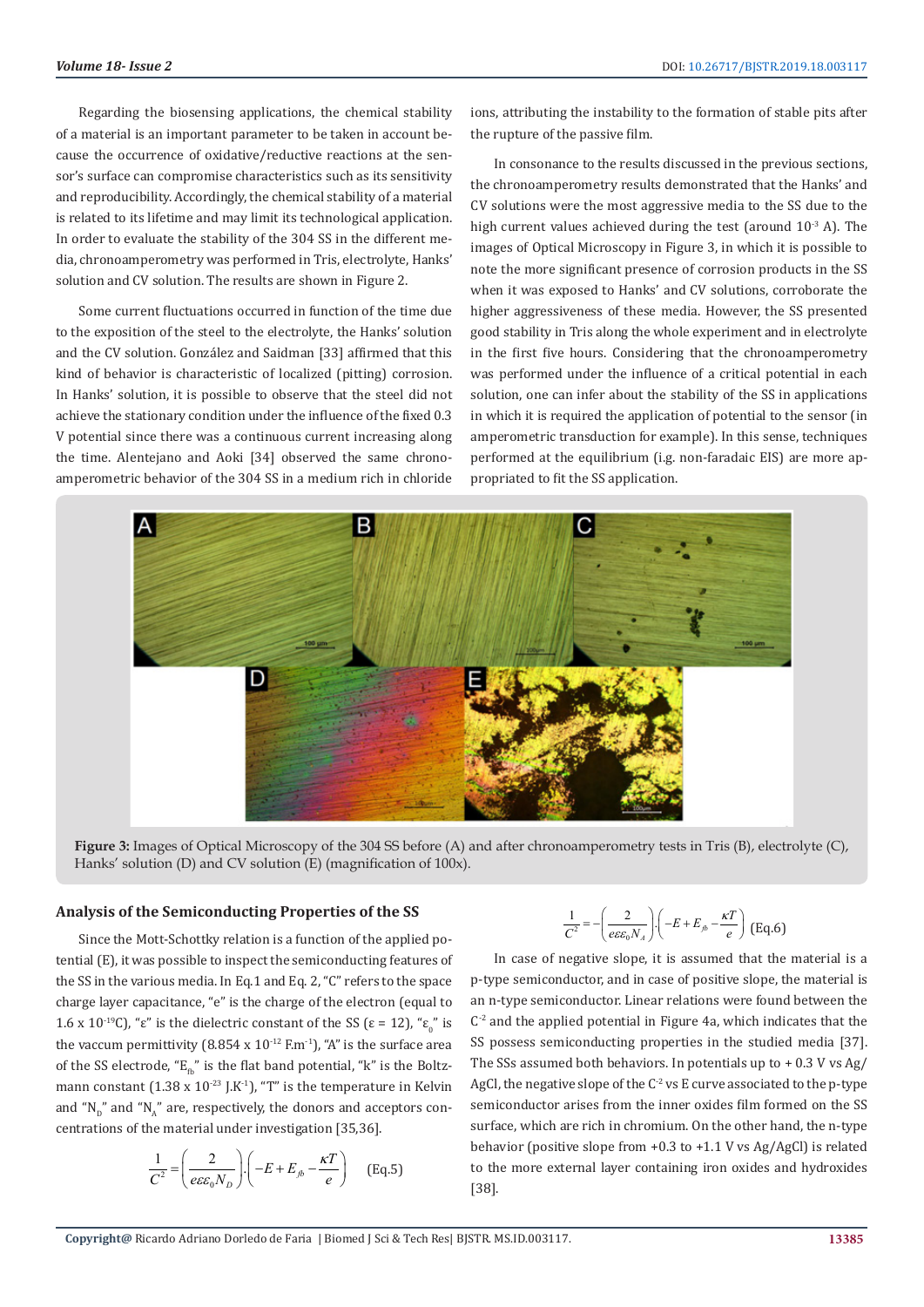In SSs, the semiconducting behavior arises from the formation of the passive layer. Oxide films formed during the passivation consist of organized crystallographic structure that presents an insulating character due to its stoichiometry. However, the presence of localized defects in the film, such as the cationic vacancies  $(V_M x)$ , oxygen vacancies ( $v<sub>o</sub>$ ) and interstitial vacancies can lead the material to behave as an extrinsic semiconductor in aqueous medium. The Kroger-Vink notations  $(\bullet \bullet$  and  $x)$  correspond to, respectively, the negative/positive charges and the cationic vacancies [39-41]. The cationic vacancies are electron acceptors and lead to a p-type doping, while the oxygen vacancies and interstitial cations are electron donors, which are responsible for the n-type doping [42].



**Figure 4:** Mott-Schottky plots of the 304 SS exposed to Tris, electrolyte, Hanks' and CV solutions from -0.2 to +1.1 V vs Ag/AgCl at 1000 Hz.

# **Performance of the SS-Based Biosensor towards a Target Analyte**

Aiming to study the recognition capability of the SS-based biosensor, EIS data was modelled to a suitable electrical equivalent circuit. A Randles model consisting of an Electrolyte Resistance (Re), a Constant Phase Element (CPE), which is used instead of a pure capacitor due to the irregularities of the substrate's surface, such as its heterogeneity and roughness [43], and leakage resistance (Rleak) was used to simulate the impedance data. The fitting quality was ensured by the low values of the statistic parameter chisquared  $(x^2)$  for all the EIS measurements, presenting an average value of  $3.15 \times 10^{-3} \pm 4.53 \times 10^{-4}$ .

Figure 5 shows the Nyquist Diagram for the biosensor containing the SS as a substrate before and after the exposure to the analyte. The results revealed an increasing of the capacitive arc diameter after the incubation in the analyte solution, which is related to the difficult of charge transferring on the interface electrode-electrolyte due to the presence of pair antigen-antibody, forming a more insulating layer. Elshafey et al. [44] confirmed that the formation of the immune complex antigen-antibody hinders the capability of ions from electrolyte to penetrate its interface with the electrode,

enhancing the charge transfer Resistance (Rct) in case of a faradaic sensors. In case of non-Faradaic sensors, in which there is no redox species in the electrolyte, when the antibodies present on the SS surface binds the target antigen (crotalic venom in this work), this captured analyte acts diminishing the conductivity of the transducer substrate [24]. In this sense, an expected increasing of Rleak  $(95.00 \pm 8.71\%)$  was observed from the biosensor before and after its incubation in the analyte solution, confirming that the SS is an adequate electrochemical transducer to be used in biosensors. In our previous publication [45], we have exploited further characteristics (limit of detection, sensitivity and selectivity) of a sensor developed by means of a SS (Crofer 22 APU) towards the detection of venom from Bothrops snakes, corroborating the usability of these material for biosensing applications.



**Figure 5:** Nyquist Diagram of the SS-based biosensor before and after exposure to a target analyte (crotalic venom at 10 µg. mL<sup>-1</sup> diluted in Hanks' solution).

# **Conclusion**

The electrochemical characteristics of a 304 SS were investigated in order to evaluate it as an electrochemical matrix for biosensing applications. Tris buffer, electrolyte, Hanks' solution and CV solution simulated the conditions in which electrochemical biosensors are commonly employed in the literature. The corrosion tests indicated that the Hanks' and CV solutions represented the most aggressive media to the SS electrode. The presence of corrosion products on the surface of the electrode especially after polarization in these both solutions could limit the application of SSs in biosensors whose transducer mechanism depends on the application of critical potentials. Mott-Schottky analysis demonstrated that the corrosion products on the surface of the SS presents semiconducting features due to the presence of donors and acceptors carriers that provide both n- and p-type behaviors. Finally, after functionalizing the SS to recognize the presence of a target analyte in Hanks' solution, the developed sensor suffered an increase of  $95.00 \pm 8.71\%$  in the leakage resistance due to the formation of an insulating layer consisting of the immune complex crotalic venom/ anticrotalic antibodies. Thus, the chemical stability of the SS in all the solutions at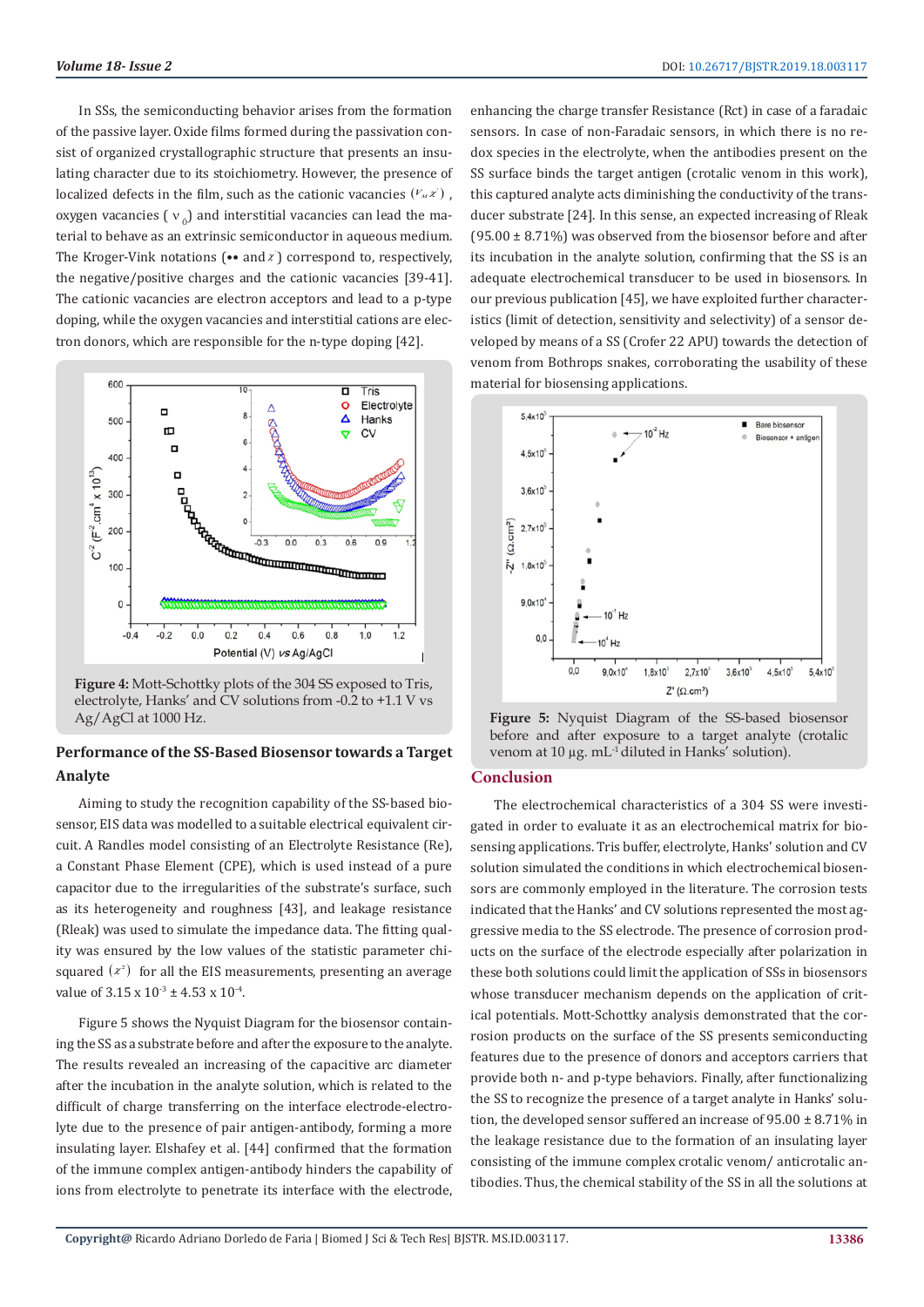the electrochemical equilibrium and under the application of critical potentials mainly in Tris and electrolyte as well as its capability to recognize a biomolecule of interest after functionalization allow to affirm that the SS is a promising transducer substrate for application in electrochemical biosensors.

# **Acknowledgement**

The authors thank the Coordenação de Aperfeiçoamento de Pessoal de Nível Superior (CAPES) for the financial support.

#### **References**

- 1. [Compagnone D, Di Francia G, Di Natale C, Neri G, Seeber R, et al. \(2017\)](https://www.ncbi.nlm.nih.gov/pmc/articles/PMC5424745/)  [Chemical Sensors and Biosensors in Italy: A Review of the 2015](https://www.ncbi.nlm.nih.gov/pmc/articles/PMC5424745/)  [Literature. Sensors 17\(4\): 868.](https://www.ncbi.nlm.nih.gov/pmc/articles/PMC5424745/)
- 2. [Daniel R Thévenot, Klara Toth, Richard A. Durst, George S Wilson](https://www.sciencedirect.com/science/article/pii/S0956566301001154)  [\(1999\) Electrochemical biosensors: Recommended definitions and](https://www.sciencedirect.com/science/article/pii/S0956566301001154)  [classification. Biosensors and Bioelectronics 71\(12\): 2333-2348.](https://www.sciencedirect.com/science/article/pii/S0956566301001154)
- 3. [Perumal V, Hashim U \(2014\) Advances in biosensors: principle,](https://www.sciencedirect.com/science/article/pii/S1214021X13000082)  [architecture and applications. J Appl Biomed 12: 1-15.](https://www.sciencedirect.com/science/article/pii/S1214021X13000082)
- 4. [Turner AP \(2013\) Biosensors: Sense and sensibility. Chem Soc Rev](https://www.ncbi.nlm.nih.gov/pubmed/23420144)  [42\(8\): 3184-3196.](https://www.ncbi.nlm.nih.gov/pubmed/23420144)
- 5. [Ahmed MU, Saaem I, Wu PC, Brown AS \(2013\) Personalized diagnostics](https://www.ncbi.nlm.nih.gov/pubmed/23607309)  [and biosensors: A review of the biology and technology needed for](https://www.ncbi.nlm.nih.gov/pubmed/23607309)  [personalized medicine. Crit Rev Biotech 34\(2\):180-196.](https://www.ncbi.nlm.nih.gov/pubmed/23607309)
- 6. [Lopez GA, Estevez MC, Soler M, Lechuga LM \(2017\) Recent advances in](https://www.degruyter.com/view/j/nanoph.2017.6.issue-1/nanoph-2016-0101/nanoph-2016-0101.xml)  [nanoplasmonic biosensors: applications and lab-on-a-chip integration.](https://www.degruyter.com/view/j/nanoph.2017.6.issue-1/nanoph-2016-0101/nanoph-2016-0101.xml)  [Nanophot 6\(1\): 123-126.](https://www.degruyter.com/view/j/nanoph.2017.6.issue-1/nanoph-2016-0101/nanoph-2016-0101.xml)
- 7. [Manera MG, Pellegrini G, Lupo P, Bello V, Fernández CJ, et al. \(2017\)](https://www.sciencedirect.com/science/article/pii/S0925400516311728)  [Functional magneto-plasmonic biosensors transducers: Modelling and](https://www.sciencedirect.com/science/article/pii/S0925400516311728)  [nanoscale analysis. Sens Act B Chem 239: 100-112.](https://www.sciencedirect.com/science/article/pii/S0925400516311728)
- 8. [Rezaei B, Shams-Ghahfarokhi L, Havakeshian E, Ensafi AA \(2016\) An](https://www.ncbi.nlm.nih.gov/pubmed/27343576)  [electrochemical biosensor based on nanoporous stainless steel modified](https://www.ncbi.nlm.nih.gov/pubmed/27343576)  [by gold and palladium nanoparticles for simultaneous determination of](https://www.ncbi.nlm.nih.gov/pubmed/27343576)  [levodopa and uric acid. Talanta 158: 42-50.](https://www.ncbi.nlm.nih.gov/pubmed/27343576)
- 9. [Mariotto SF F, Guido V, Cho LY, Soares CP, Cardoso KR \(2011\) Porous](http://www.scielo.br/scielo.php?script=sci_arttext&pid=S1516-14392011000200003)  [stainless steel for biomedical applications. Mat Res 14\(2\): 146-154.](http://www.scielo.br/scielo.php?script=sci_arttext&pid=S1516-14392011000200003)
- 10. [Kitte SA, Gao W, Zholudov YT, Qi L, Nsabimana A, et al. \(2017\) Stainless](https://pubs.acs.org/doi/abs/10.1021/acs.analchem.7b01939)  [steel electrode for sensitive luminol electrochemiluminescence](https://pubs.acs.org/doi/abs/10.1021/acs.analchem.7b01939)  detection of  $H_2O_{2'}$  glucose, and glucose oxidase activity. Anal Chem [89\(18\): 9864-9869.](https://pubs.acs.org/doi/abs/10.1021/acs.analchem.7b01939)
- 11. [Li H, Wang C, Wang X, Hou P, Luo B, et al. \(2019\) Disposable stainless](https://www.sciencedirect.com/science/article/pii/S0956566318308522)  [steel-based electrochemical microsensor for in vivo determination of](https://www.sciencedirect.com/science/article/pii/S0956566318308522)  [indole-3-acetic acid in soybean seedlings. Bios Bioelectron 126: 193-](https://www.sciencedirect.com/science/article/pii/S0956566318308522) [199.](https://www.sciencedirect.com/science/article/pii/S0956566318308522)
- 12. [Vanlinden MR, Niere M, Nikiforov AA, Ziegler M, Dölle C \(2017\)](https://www.ncbi.nlm.nih.gov/pubmed/28695502)  [Compartment-Specific Poly-ADP-ribose formation as a biosensor for](https://www.ncbi.nlm.nih.gov/pubmed/28695502)  [subcellular NAD pools. Methods Mol Biol 16\(8\): 45-56.](https://www.ncbi.nlm.nih.gov/pubmed/28695502)
- 13. [Ding L, Qin Z, Xiang C, Zhou G \(2017\) Novel fluorescent organic](https://pubs.rsc.org/en/content/articlelanding/2017/tb/c6tb03077g)  [nanoparticles as a label-free biosensor for dopamine in serum. J Mat](https://pubs.rsc.org/en/content/articlelanding/2017/tb/c6tb03077g)  [Chem B 5: 2750-2756.](https://pubs.rsc.org/en/content/articlelanding/2017/tb/c6tb03077g)
- 14. [Idil N, Hedström M, Denizli A, Mattiasson B \(2017\) Whole cell based](https://www.ncbi.nlm.nih.gov/pubmed/27657842)  [microcontact imprinted capacitive biosensor for the detection of](https://www.ncbi.nlm.nih.gov/pubmed/27657842)  *Escherichia coli*[. Bios Bioelectron 87: 807-815.](https://www.ncbi.nlm.nih.gov/pubmed/27657842)
- 15. [Wilson TA, Musameh M, Kyratzis IL, Zhang J, Bond AM, et al. \(2017\)](https://onlinelibrary.wiley.com/doi/abs/10.1002/elan.201700146)  [Enhanced NADH oxidation using polytyramine/carbon nanotube](https://onlinelibrary.wiley.com/doi/abs/10.1002/elan.201700146)  [modified electrodes for ethanol biosensing. Electroanal 29\(8\): 1985-](https://onlinelibrary.wiley.com/doi/abs/10.1002/elan.201700146) [1993.](https://onlinelibrary.wiley.com/doi/abs/10.1002/elan.201700146)
- 16. Zlámalov[á M, Janda P, Nesměrák K \(2017\) Hydrogen sulfide detection](https://link.springer.com/article/10.1007/s00706-017-1996-7)  [by poly\(methylene blue\) modified highly oriented pyrolytic graphite](https://link.springer.com/article/10.1007/s00706-017-1996-7)  [electrode. Monatshefte für Chemie - Chem Month 148\(9\): 1595-1597.](https://link.springer.com/article/10.1007/s00706-017-1996-7)
- 17. [Tkacz J, Slouková K, Minda J, Drábiková J, Fintová S, et al. \(2017\) Influence](https://www.mdpi.com/2075-4701/7/11/465) [of the composition of the hank's balanced salt solution on the corrosion](https://www.mdpi.com/2075-4701/7/11/465) [behavior of AZ31 and AZ61 magnesium alloys. Metals 7: 465.](https://www.mdpi.com/2075-4701/7/11/465)
- 18. [Siu HT, Man HC \(2013\) Fabrication of bioactive titania coating on nitinol](https://www.sciencedirect.com/science/article/pii/S0169433213004753) [by plasma electrolytic oxidation. Appl Surf Sci 274: 181-187.](https://www.sciencedirect.com/science/article/pii/S0169433213004753)
- 19. [Mir RA, Shinohara H \(2017\) Two-dimensional surface plasmon](https://www.ncbi.nlm.nih.gov/pubmed/28281248) [resonance imaging system for cellular analysis. Methods Mol Biol 1571:](https://www.ncbi.nlm.nih.gov/pubmed/28281248) [31-46.](https://www.ncbi.nlm.nih.gov/pubmed/28281248)
- 20. [Palygin O, Levchenko V, Evans LC, Blass G, Cowley AW, et al. \(2015\) Use](https://www.ncbi.nlm.nih.gov/pubmed/26485400)  of enzymatic biosensors to quantify endogenous ATP or  $H_2O_2$  in the [kidney. J Vis Exp 12: 104.](https://www.ncbi.nlm.nih.gov/pubmed/26485400)
- 21. [Wei Y, Liu XP, Mao C, Niu HL, Song JM, et al. \(2018\) Highly sensitive](https://www.ncbi.nlm.nih.gov/pubmed/29288884) [electrochemical biosensor for streptavidin detection based on CdSe](https://www.ncbi.nlm.nih.gov/pubmed/29288884) [quantum dots. Bios Bioelectron 103: 99-103.](https://www.ncbi.nlm.nih.gov/pubmed/29288884)
- 22. [Toh RJ, Mayorga-Martinez CC, Sofer Z, Pumera M \(2017\) 1T-Phase WS](https://onlinelibrary.wiley.com/doi/abs/10.1002/adfm.201604923). [protein-based biosensor. Adv Func Mat 27\(5\).](https://onlinelibrary.wiley.com/doi/abs/10.1002/adfm.201604923)
- 23. [Liu Q, Ma C, Liu XP, Wei YP, Mao CJ, et al. \(2017\) A novel](https://www.ncbi.nlm.nih.gov/pubmed/28235734) [electrochemiluminescence biosensor for the detection of microRNAs](https://www.ncbi.nlm.nih.gov/pubmed/28235734) [based on a DNA functionalized nitrogen doped carbon quantum dots as](https://www.ncbi.nlm.nih.gov/pubmed/28235734) [signal enhancers. Bios Bioelectron 92: 273-279.](https://www.ncbi.nlm.nih.gov/pubmed/28235734)
- 24. [Faria RAD, Heneine LGD, Matencio T, Messaddeq Y \(2019\) Faradaic and](https://medcraveonline.com/IJBSBE/IJBSBE-05-00148.pdf) [non-faradaic electrochemical impedance spectroscopy as transduction](https://medcraveonline.com/IJBSBE/IJBSBE-05-00148.pdf) [techniques for sensing applications. Int J Bios Bioelectron 5\(1\): 29-31](https://medcraveonline.com/IJBSBE/IJBSBE-05-00148.pdf).
- 25. [Alves JO, Tenório JAS, Zhuo C, Levendis YA \(2012\) Use of stainless steel](https://www.sciencedirect.com/science/article/pii/S2238785412700236) [AISI 304 for catalytic synthesis of carbono nanomaterials from solid](https://www.sciencedirect.com/science/article/pii/S2238785412700236) [wastes. J Mat Res Tech 1\(3\): 128-133.](https://www.sciencedirect.com/science/article/pii/S2238785412700236)
- 26. [Feng X, Lu X, Guo L, Chen D \(2015\) The effects of deformation on](http://www.electrochemsci.org/papers/vol10/101210677.pdf) [corrosion behavior of stainless steel in chlorides contaminated concrete](http://www.electrochemsci.org/papers/vol10/101210677.pdf) [pore solution. Int J Electrochem Sci 10: 10677-10688.](http://www.electrochemsci.org/papers/vol10/101210677.pdf)
- 27. [Feng X, Lu X, Zuo Y, Zhuang N, Chen D \(2016\) The effect of deformation](https://www.sciencedirect.com/science/article/pii/S0010938X15301633) [on metastable pitting of 304 stainless steel in chloride contaminated](https://www.sciencedirect.com/science/article/pii/S0010938X15301633) [concrete pore solution. Corr Sci 103: 223-229.](https://www.sciencedirect.com/science/article/pii/S0010938X15301633)
- 28. [Zou G, Shi W, Xiang S, Ju X, Ma G, et al. \(2018\) Corrosion behavior of](https://pubs.rsc.org/en/content/articlehtml/2018/ra/c7ra12453h) [904L austenitic stainless steel in hydrofluoric acid. Royal Soc Chem 8:](https://pubs.rsc.org/en/content/articlehtml/2018/ra/c7ra12453h) [2811-2817.](https://pubs.rsc.org/en/content/articlehtml/2018/ra/c7ra12453h)
- 29. [Tian W, Du N, Li S, Chen S, Wu Q \(2014\) Metastable pitting corrosion of](https://www.sciencedirect.com/science/article/pii/S0010938X14002042) [304 stainless steel in 3.5% NaCl solution. Corr Sci 85: 372-379.](https://www.sciencedirect.com/science/article/pii/S0010938X14002042)
- 30. [Sherif ESM, Potgieter J, Comins JD, Cornish L, Olubambi PA, et al. \(2009\)](https://www.sciencedirect.com/science/article/pii/S0010938X09001267) [The beneficial effect of ruthenium additions on the passivation of duplex](https://www.sciencedirect.com/science/article/pii/S0010938X09001267) [stainless-steel corrosion in sodium chloride solutions. Corr Sci 51:](https://www.sciencedirect.com/science/article/pii/S0010938X09001267) [1364-1371.](https://www.sciencedirect.com/science/article/pii/S0010938X09001267)
- 31. [Cheng CQ, Klinkenberg LI, Ise Y, Zhao J, Tada E, et al. \(2017\) Pitting](https://www.sciencedirect.com/science/article/pii/S0010938X16307958) [corrosion of sensitised type 304 stainless steel under wet-dry cycling](https://www.sciencedirect.com/science/article/pii/S0010938X16307958) [condition. Corr Sci 118: 217-226.](https://www.sciencedirect.com/science/article/pii/S0010938X16307958)
- 32. Wolynec S (2003) Electrochemical Techniques in Corrosion. Edusp, Brasil pp. 166.
- 33. [González MB, Saidman SB \(2011\) Electrodeposition of polypyrrole on](https://www.sciencedirect.com/science/article/pii/S0010938X1000452X) [316L stainless steel for corrosion prevention. Corr Sci 53: 276-282.](https://www.sciencedirect.com/science/article/pii/S0010938X1000452X)
- 34. [Alentejano CR, Aoki IV \(2004\) Localized corrosion inhibition of 304](https://www.sciencedirect.com/science/article/pii/S0013468604002452) [stainless steel in pure water by oxyanions tungstate and molybdate.](https://www.sciencedirect.com/science/article/pii/S0013468604002452) [Electrochim Acta 49: 2779-2785.](https://www.sciencedirect.com/science/article/pii/S0013468604002452)
- 35. [Bianchi S, Trueba M, Trasatti SP, Madaschi E, Sala MC \(2014\) An in-depth](https://www.researchgate.net/publication/260806668_An_in-depth_comprehension_of_the_protection_mechanism_of_Al_alloys_by_aniline-based_silane) [comprehension of the protection mechanism of Al alloys by aniline](https://www.researchgate.net/publication/260806668_An_in-depth_comprehension_of_the_protection_mechanism_of_Al_alloys_by_aniline-based_silane)[based silane. Prog Org Coat 77 \(12-A\): 2054-2065.](https://www.researchgate.net/publication/260806668_An_in-depth_comprehension_of_the_protection_mechanism_of_Al_alloys_by_aniline-based_silane)
- 36. [Hamadou L, Kadri A, Benbrahim N \(2010\) Impedance investigation of](https://www.sciencedirect.com/science/article/pii/S0010938X09005563) [thermally formed oxide films on AISI 304L stainless steel. Corr Sci 52\(3\):](https://www.sciencedirect.com/science/article/pii/S0010938X09005563) [829-864.](https://www.sciencedirect.com/science/article/pii/S0010938X09005563)
- 37. [Metikoš-Huković M, Katić J, Grubač Z, Rončević Š \(2017\) Electrochemistry](https://corrosionjournal.org/doi/10.5006/2522) [of CoCrMo implant in hanks' solution and mott-schottky probe of alloy's](https://corrosionjournal.org/doi/10.5006/2522) [passive films. Corr 73\(12\): 1401-1412.](https://corrosionjournal.org/doi/10.5006/2522)